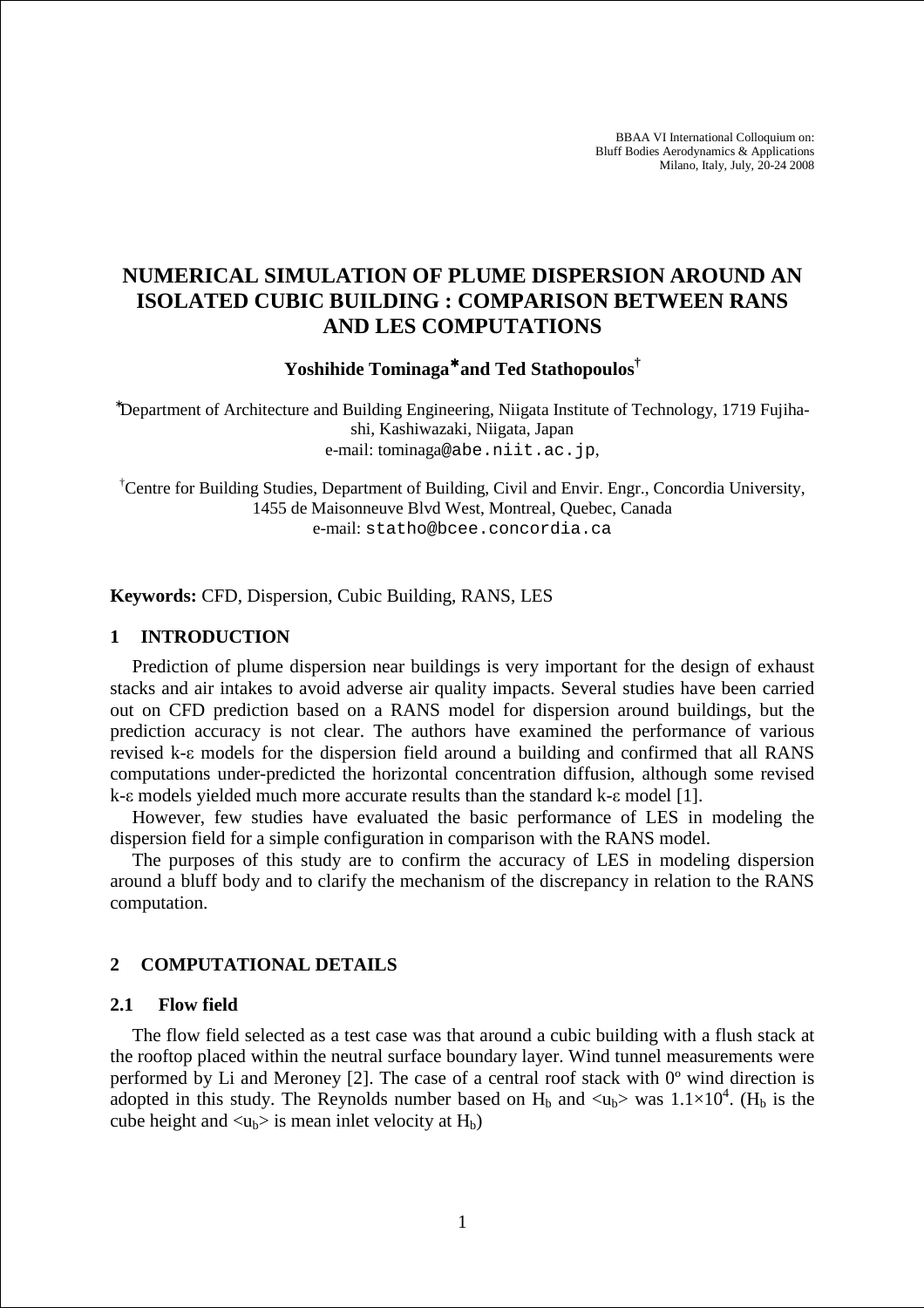## **2.2 Numerical method**

1) RANS

The RNG k-ε model (hereafter RNG) shows best agreement with the experiment of the four types of turbulence models in the previous study [1]. The turbulent Schmidt number is set to 0.7.

2) LES

The standard Smagorinsky model  $(C<sub>S</sub>=0.12)$  was used for the sub-grid scale eddy viscosity model [3].

## **2.3 Boundary conditions**

The computational domain and boundary conditions are summarized in Fig. 1. This domain was discretized into  $86(x) \times 76(y) \times 46(z)$  grids. The minimum grid width was  $0.0045H_b$ . These conditions are the same in both computations.

1) RANS

The vertical distributions of the quantities at the inflow boundaries were based on the experiment. The generalized log law was used for the solid boundary.

2) LES

A separate LES computation of turbulent boundary layer flow was conducted to generate inflow turbulence. The inflow generating method used here was that proposed by Kataoka [4]. For the boundary condition at the solid walls, a linear or 1/7 power law distribution of instantaneous velocity was assumed. The computations were conducted for 132 nondimensional time units,  $t^*$  (=t $\times$   $\ltimes$ u<sub>b</sub> $>$ /H<sub>b</sub>) to determine the time averaged values.



Figure 1: Computational domain and boundary conditions (LES).

## **3 RESULTS AND DISCUSSION**

## **3.1 Velocity distributions**

Firstly, the velocity fields without stack emission obtained by both computations were compared. Fig. 2 shows profiles of streamwise velocities on the roof and behind the cube at the centerline. The computational results were compared with experimental data for a similar flow field [5], because there were no velocity data around the cube in reference [2]. The differences between the velocity distributions of the two models were rather small, but the reverse flows on the roof and behind the cube in RNG were a little larger than those in LES. This means that the mixing effect near the cube in LES was stronger than that in RNG.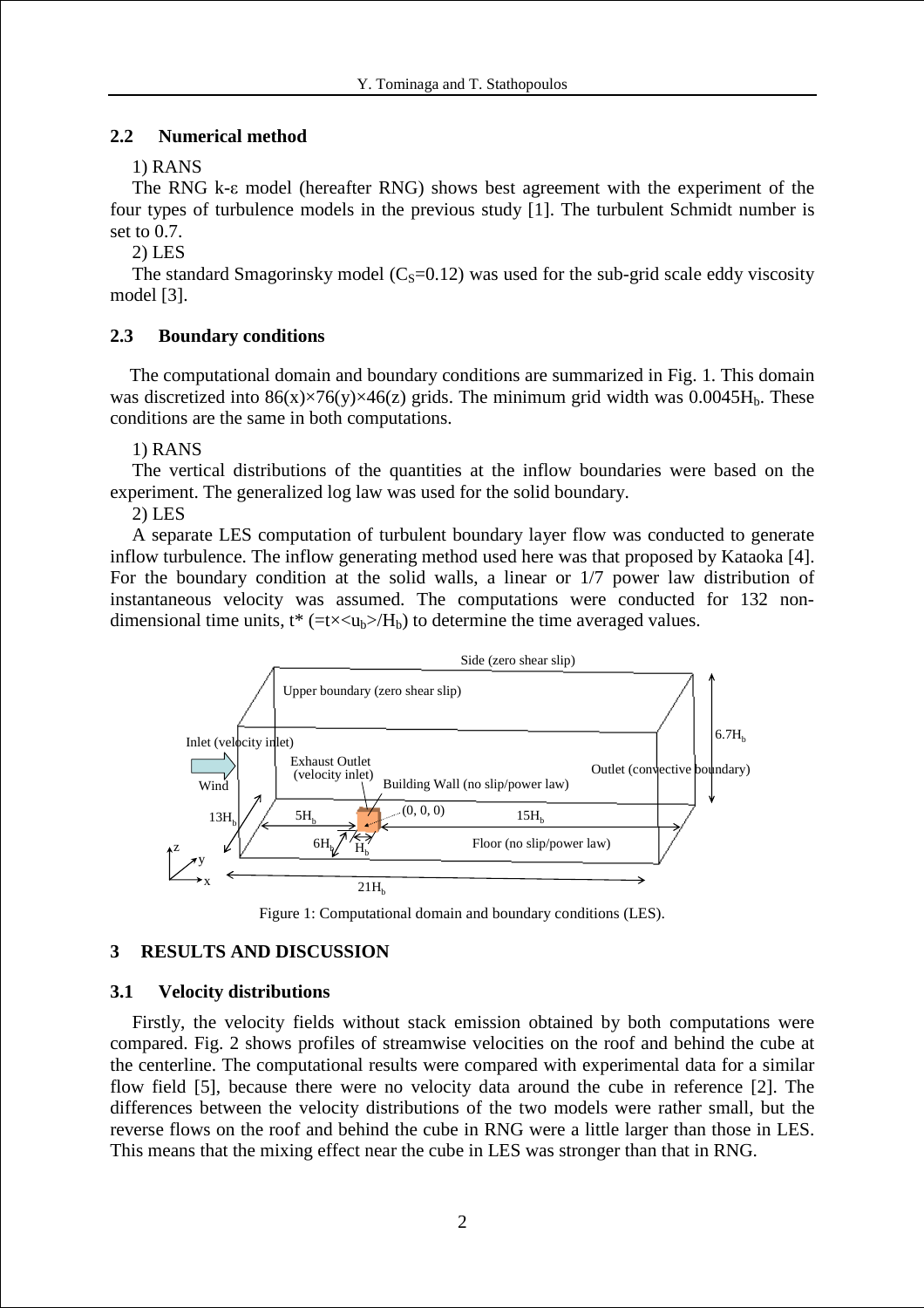

Figure 2 : Comparison of vertical distribution of streamwise velocity on roof and behind cube at centerline.

#### **3.2 Concentration distributions**

Fig. 3 compares the contours of the dimensionless concentration, K, on the roof surface obtained from the present CFD and the experiment [2]. In this study, dimensionless concentration K was defined as  $K = \langle c \rangle H_b^2 \langle u_b \rangle Q_e$ , where  $\langle c \rangle$  is mean concentration and  $Q_e$ is the plume flow rate.

The high concentration region  $(K>100)$  upwind of the stack in RNG was larger than those in LES and the experiment. The contours of K in RNG also expand greatly in the downstream direction. However, the concentrations are widely spread in the horizontal direction in LES. The general distribution of K given by LES is very similar to that of the experiment, although the LES result tends to be a little diffusive.



Figure 3 : Distribution of time-averaged dimensionless concentration K on roof.



Figure 4 : Distribution of dimensionless concentration K on centerline of roof and leeward wall.